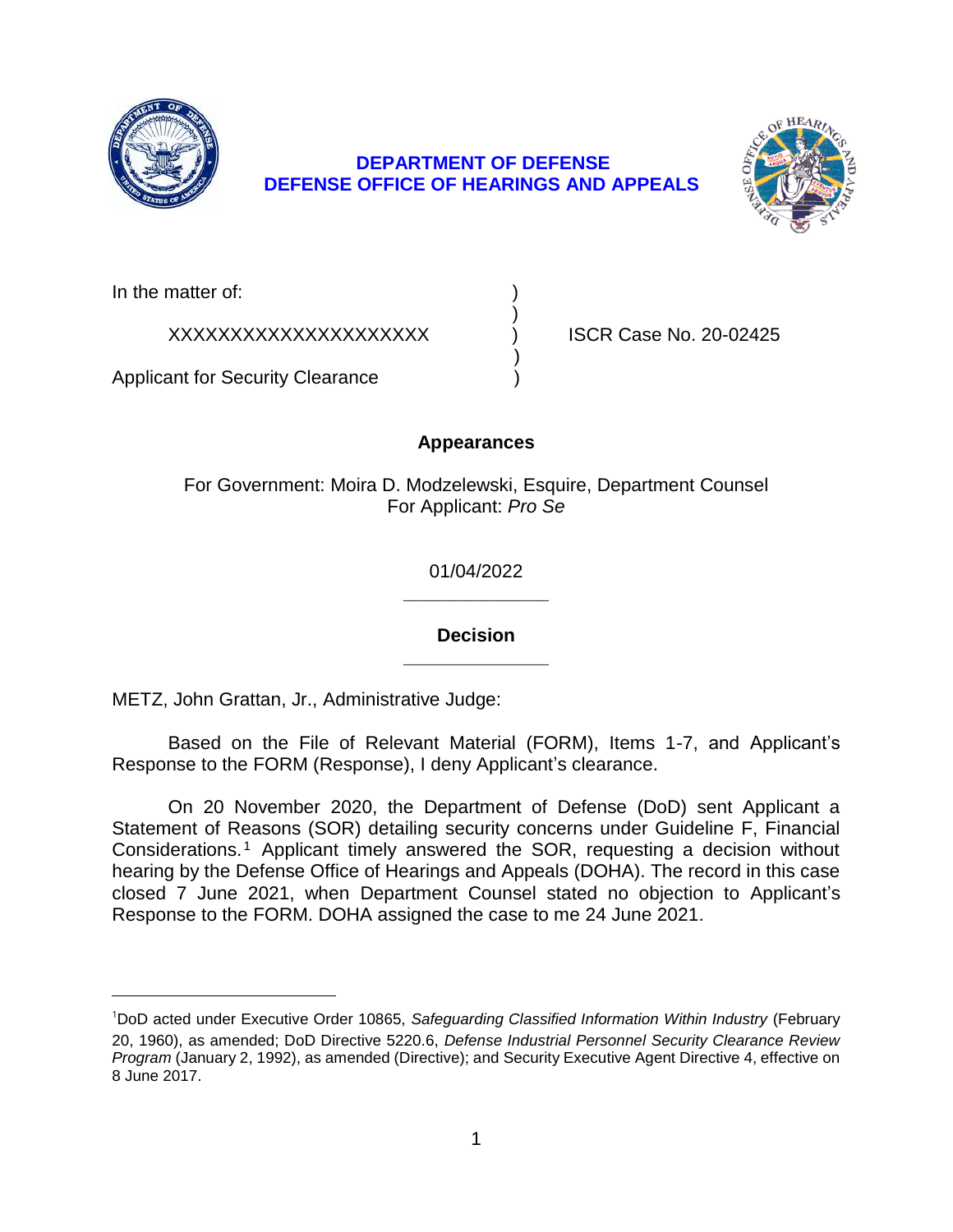### **Findings of Fact**

 Applicant has been sponsored for employment as a software engineer by a defense contractor since October 2019 (Item 4). She is a 56-year-old software engineer who was not employed from May 2018 to October 2019, when she experimented with retirement as she simultaneously helped care for her ailing, elderly mother. She had been employed as a software engineer in the private sector between December 1999 and March 2014, when she was subject to a reduction in force, and between June 2015 and May 2018, when she decided to try retirement. She has never been married and has no children. She served in the U.S. military reserve from March 1985 to September 1990, when she was honorably discharged. She has not previously held an industrial clearance, but had a previous background investigation during her time in the military.

 debts totaling over \$20,000 (SOR 1.a-1.c and 1.h). The Government withdrew SOR debts 1.d-1.g (FORM). The debts comprise \$20,000 in delinquent medical bills and a \$500 commercial credit account. The medical bills appear to have originated with an unalleged The SOR alleges, Items 3-7 substantiate, and Applicant admits, four delinquent \$28,000 judgment obtained in December 2016 (Item 7).

 Applicant reported several financial issues on her October 2019 clearance application (Item 3), including the debts encompassed at SOR 1.a-1.c, two medical bills later withdrawn by the Government (SOR 1.d and 1.g), and 1.h. She discussed these debts, among others, during an interview with a Government investigator in December 2019 (Item 4) based on her November 2019 credit report (Item 5). Among the other delinquent accounts reflected on the November 2019 credit report were several educational loans that were later brought current and therefore not alleged in the SOR. She claimed, without corroboration, to have been making \$20 monthly payments on SOR judgment until about May 2018, when she stopped working and began caring for her mother. She claimed, without corroboration, to have been making efforts to locate the debt 1.h. She also claimed to have been making \$500 monthly payments on the medical creditor holding the judgment, without success.

Applicant attributed her medical debts to her March 2014 layoff. Initially provided with extended medical coverage, she did not realize the steps she had to take to continue the coverage, undertook additional medical treatment for a condition that her insurance had previously covered, only to discover that her coverage has expired and the treatment was not covered. Changes of address, miscommunications, and other problems kept her from learning that the debts had been reduced to judgment in December 2016. She began making payments with her then-current employer, but those payments stopped when she left that job in May 2018. Her additional unemployment caused the balance to grow, and at the time of her clearance application, credit report, and subject interview, the combined balances were just over \$20,000. Applicant continued to have problems getting a current debt figure. She ultimately provided a 17 May 2021 letter from the creditor confirming a \$10,000 payment that day, and a remaining balance of \$10,202.80 (Response). Applicant claims in her Response that she agreed with the creditor to set up automatic monthly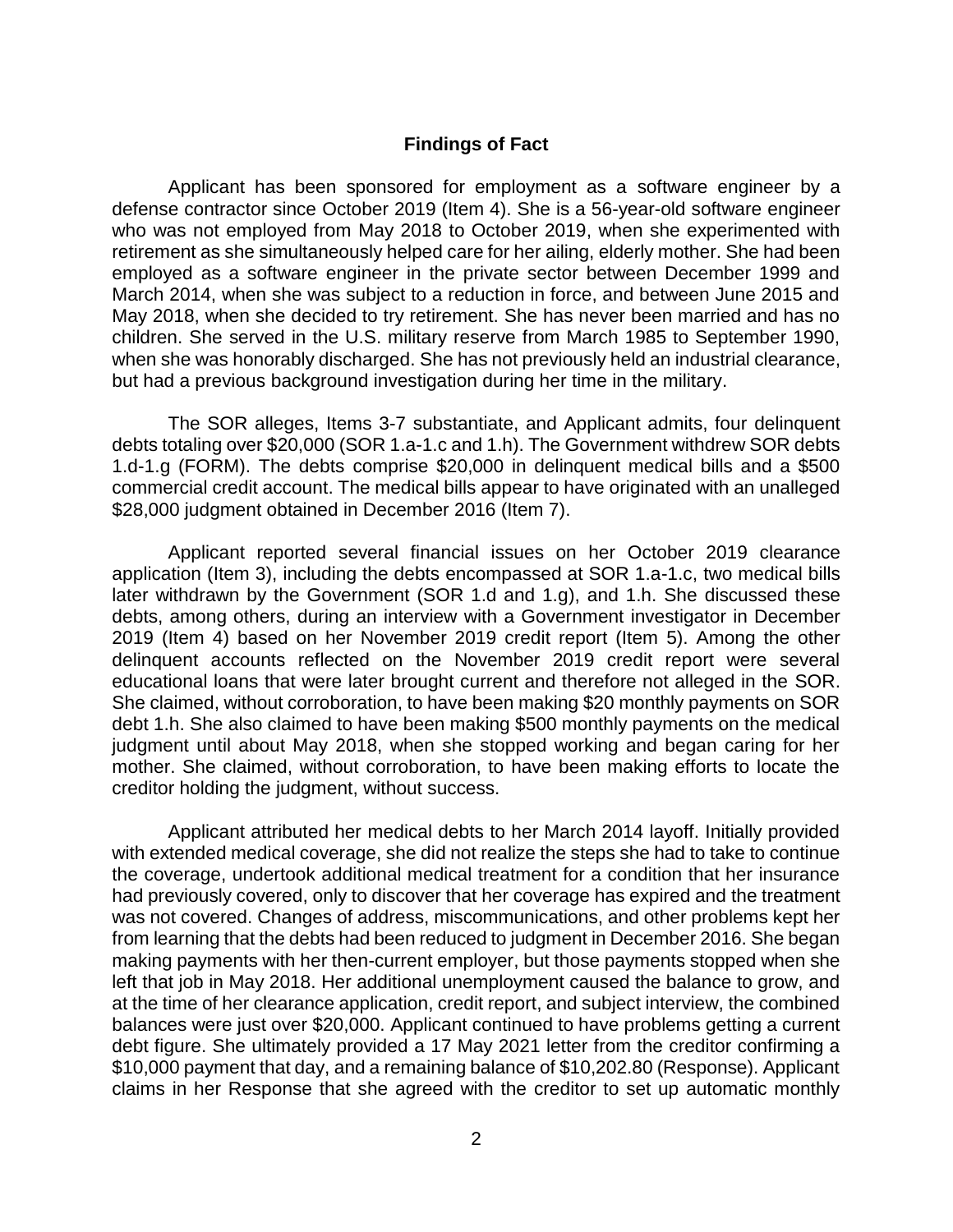payments (six at a time, which is what her employer allows) of \$350. However, the creditor's letter does not confirm this plan, and Applicant has provided no corroboration of her past efforts to contact the creditor or to set up a payment plan.

 Her two unemployment periods adversely affected her finances beyond the SOR allegations, but Applicant provided documentation of her efforts to resolve those debts and they are not alleged in the SOR. However, she has not documented any credit or financial counseling. She did not provide a budget showing her ability to manage her claimed repayment plan. She did not present any evidence from coworkers, character references, or community groups.

### **Policies**

 The adjudicative guidelines (AG) list factors for evaluating a person's suitability for access to classified information. Administrative judges must assess disqualifying and mitigating conditions under each issue fairly raised by the facts and situation presented. Each decision must also reflect a fair, impartial, and commonsense consideration of the factors listed in AG § 2(a). Any one disqualifying or mitigating condition is not, by itself, conclusive. However, specific adjudicative guidelines should be followed where a case can be measured against them, as they represent policy guidance governing access to classified information. Considering the SOR allegations and the evidence as a whole, the relevant adjudicative guideline is Guideline F (Financial Considerations).

 Security clearance decisions resolve whether it is clearly consistent with the national interest to grant or continue an applicant's security clearance. The Government must prove, by substantial evidence, controverted facts alleged in the SOR. If it does, the burden shifts to applicant to refute, extenuate, or mitigate the Government's case. Because no one has a right to a security clearance, the applicant bears a heavy burden of persuasion.

 Persons with access to classified information enter into a fiduciary relationship with the Government based on trust and confidence. Therefore, the Government has a compelling interest in ensuring each applicant possesses the requisite judgement, reliability, and trustworthiness of those who must protect national interests as their own. The "clearly consistent with the national interest" standard compels resolution of any reasonable doubt about an applicant's suitability for access in favor of the Government.<sup>2</sup>

#### **Analysis**

 The Government established a case for disqualification under Guideline F, and Applicant did not mitigate the security concerns. Since at least 2016, Applicant has experienced financial problems which left her unwilling or unable to pay her debts.<sup>3</sup>

 $\overline{a}$ 

<sup>2</sup>*See*, *Department of the Navy v. Egan*, 484 U.S. 518 (1988).

 3§9(a) inability to satisfy debts; (b) unwillingness to satisfy debts regardless of the ability to do so; (c) a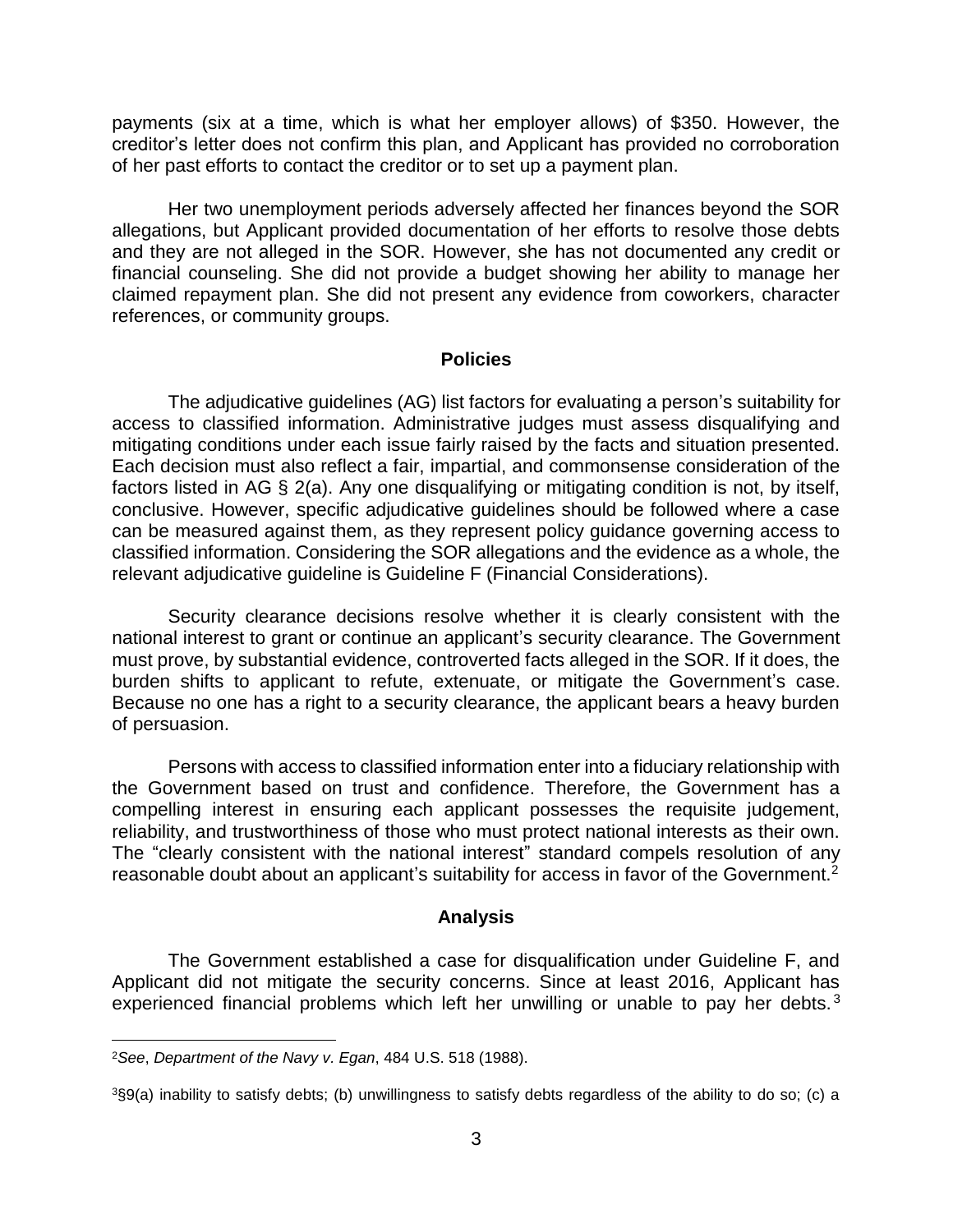Although there is no evidence of financial irresponsibility or extravagant living, neither is there any documented effort to address the indebtedness alleged in the SOR, aside from the May 2021 lump-sum payment. The obvious improvement in the status of her education loans which occurred outside the boundaries of the SOR evinces some interest in restoring her finances, but is insufficient to overcome the adverse impact of her ongoing indebtedness.

 Further, Applicant meets none of the mitigating factors for financial considerations. Her financial difficulties are many, are likely to recur, given that she was relying on the proffered employment for an increase in salary.<sup>4</sup> Even if her financial problems were due to circumstances beyond her control, her lack of documentation of her claimed efforts to satisfy her debts or to outline her plan for moving forward precludes a conclusion that she acted responsibly to address her debts. $5$  A similar analysis, including the lack of financial or credit counseling, or an articulated plan for addressing the debts, also precludes a conclusion that the debts are being resolved, $6$  and that that resolution was made in good faith.7

 The Appeal Board has stated that an Applicant need not have paid every debt alleged in the SOR, need not pay the SOR debts first, and need not be paying on all debts simultaneously. Applicant need only establish that there is a credible and realistic plan to resolve the financial problems, accompanied by significant actions to implement the plan.<sup>8</sup> Applicant's efforts to date do not constitute such a plan, and she has not documented significant action to resolve her debts. She has not adequately addressed the security concerns raised by her past financial issues. I conclude Guideline F against Applicant.

### **Formal Findings**

Paragraph 1. Guideline F: AGAINST APPLICANT

Subparagraphs a-w: Against Applicant

 $\overline{a}$ history of not meeting financial obligations;

 4§20(a) the behavior happened so long ago, was so infrequent, or occurred under such circumstances that it is unlikely to recur . . .

 $5$ §20(b) the conditions that resulted in the financial problem were largely beyond the person's control  $\dots$ and the individual acted responsibly under the circumstances;

 6§20(c) the person has received or is receiving counseling for the problem and there are clear indications that the problem is being resolved or is under control;

7§20(d) the individual initiated a good-faith effort to repay overdue creditors or otherwise resolve debts.

8ISCR Case No. 07-06482 (App. Bd. 21 May 2008).